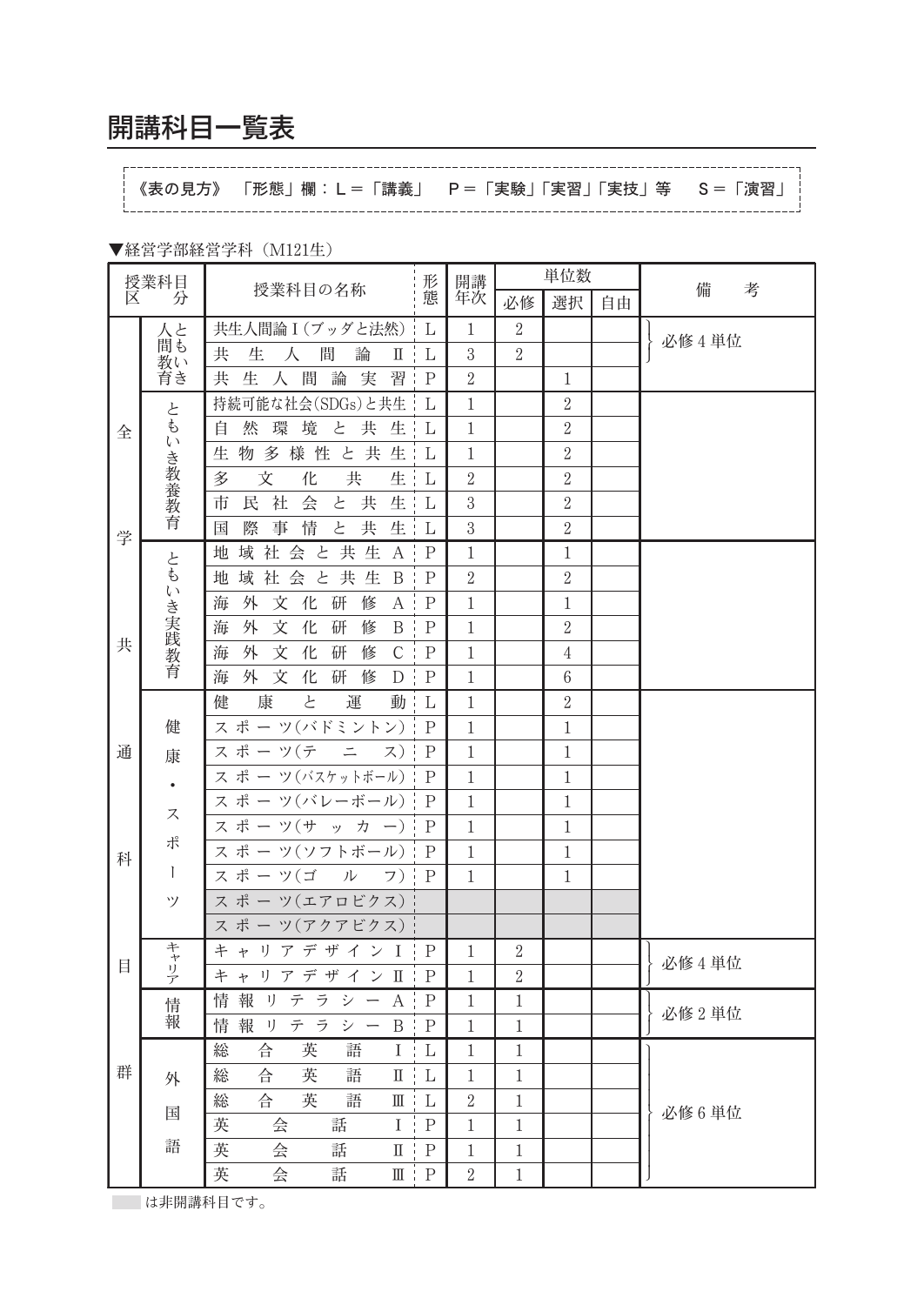| 授業科目 |             |                                                                      | 形態          | 開講           |    | 単位数              |    |        |
|------|-------------|----------------------------------------------------------------------|-------------|--------------|----|------------------|----|--------|
| 区    | 分           | 授業科目の名称                                                              |             | 年次           | 必修 | 選択               | 自由 | 備<br>考 |
|      |             | 中<br>語<br>$\bf{I}$<br>国                                              | $\mathbf P$ | $\sqrt{2}$   |    | $\mathbf{1}$     |    |        |
|      |             | 中<br>語<br>国<br>$\rm{I\!I}$                                           | $\rm P$     | $\sqrt{2}$   |    | $\mathbf{1}$     |    |        |
|      | 外           | 語<br>$\rm I$<br>韓<br>国                                               | $\mathbf P$ | $\sqrt{2}$   |    | $\mathbf{1}$     |    |        |
|      |             | 語<br>韓<br>国<br>$\rm{I\!I}$                                           | $\mathbf P$ | $\sqrt{2}$   |    | $1\,$            |    |        |
| 全    |             | $\rm I$<br>フ<br>ラ<br>$\checkmark$<br>ス<br>語                          | $\rm P$     | $\sqrt{2}$   |    | $1\,$            |    |        |
|      | 国           | ラ<br>語<br>$\mathcal{V}$<br>ス<br>$\rm{I\!I}$<br>フ                     | ${\bf P}$   | $\sqrt{2}$   |    | $1\,$            |    |        |
|      |             | 語<br>$\rm I$<br>ポ<br>ガ<br>ル<br>ル<br>F                                | ${\bf P}$   | $\sqrt{2}$   |    | $1\,$            |    |        |
|      |             | ポ<br>語<br>ル<br>$\mathsf{P}$<br>ガ<br>ル<br>$\rm{I\hspace{-.1em}I}$     | ${\bf P}$   | $\sqrt{2}$   |    | $1\,$            |    |        |
| 学    | 語           | デ<br>$\mathcal{V}$<br>ゲ<br>英<br>語<br>IJ<br>$\overline{\Lambda}$      | $\mathbf P$ | $\sqrt{3}$   |    | $1\,$            |    |        |
|      |             | 英<br>語<br>ラ<br>テ<br>ゲ<br>イ<br>ン<br>$\overline{\Lambda}$              | $\mathbf P$ | $\sqrt{2}$   |    | $1\,$            |    |        |
|      |             | 英語ディスカッション                                                           | $\mathbf P$ | $\sqrt{3}$   |    | $\mathbf{1}$     |    |        |
|      | 日           | 日本語表現法A<br>(音声)                                                      | $\mathbf P$ | $\mathbf{1}$ |    | $\boldsymbol{2}$ |    |        |
| 共    | 本語          | 日本語表現法B<br>(文章)                                                      | $\mathbf P$ | $\mathbf{1}$ |    | $\sqrt{2}$       |    |        |
|      |             | 学<br>哲<br>基<br>$\mathcal{O}$<br>礎                                    | L           | $\mathbf{1}$ |    | $\sqrt{2}$       |    |        |
|      | 人           | 理<br>学<br>基<br>礎<br>倫<br>$\mathcal{O}$                               | L           | $\sqrt{3}$   |    | $\boldsymbol{2}$ |    |        |
|      |             | $\stackrel{\textstyle{--}}{=}$<br>$\lambda$<br>ズ<br>心<br>の<br>力<br>厶 | L           | $\mathbf{1}$ |    | $\sqrt{2}$       |    |        |
|      | 文           | 本<br>歴<br>史<br>日<br>の                                                | L           | $\mathbf{1}$ |    | $\boldsymbol{2}$ |    |        |
| 通    |             | 界<br>歴<br>世<br>史<br>の                                                | L           | $\mathbf{1}$ |    | $\sqrt{2}$       |    |        |
|      |             | 学<br>本<br>文<br>日<br>の                                                | L           | $\mathbf{1}$ |    | $\boldsymbol{2}$ |    |        |
|      |             | 学<br>外<br>文<br>国<br>$\mathcal{O}$                                    | L           | $\sqrt{2}$   |    | $\sqrt{2}$       |    |        |
|      |             | 憲<br>法<br>と<br>基<br>本<br>権                                           | L           | $\mathbf{1}$ |    | $\boldsymbol{2}$ |    |        |
| 科    | 社           | 社<br>会<br>生<br>活<br>と<br>法                                           | L           | $\sqrt{2}$   |    | $\sqrt{2}$       |    |        |
|      |             | ら<br>暮<br>$\cup$<br>と<br>経<br>済                                      | L           | $\mathbf{1}$ |    | $\boldsymbol{2}$ |    |        |
|      | 会           | 代<br>社<br>会<br>$\succeq$<br>生<br>活<br>現                              | L           | $\mathbf{1}$ |    | $\sqrt{2}$       |    |        |
|      |             | 福祉学の基<br>会<br>礎<br>社                                                 | L           | $\mathbf{1}$ |    | $\boldsymbol{2}$ |    |        |
| 目    |             | 生<br>活<br>と<br>環<br>境                                                | L           | $\mathbf{1}$ |    | $\sqrt{2}$       |    |        |
|      | 自           | 学<br>生<br>活<br>と<br>化                                                | L           | $\mathbf{1}$ |    | $\sqrt{2}$       |    |        |
|      | 然           | 学<br>生<br>命<br>の<br>科                                                | L           | 1            |    | $\overline{2}$   |    |        |
|      |             | 学<br>門 L<br>数<br>入                                                   |             | $1\,$        |    | $\boldsymbol{2}$ |    |        |
| 群    |             | 本<br>論<br>化<br>文<br>日                                                | L           | $\mathbf{1}$ |    | $\,2$            |    |        |
|      | $\boxminus$ | (書道)   P<br>日本の文化                                                    |             | $\mathbf{1}$ |    | $\mathbf{1}$     |    |        |
|      | 本<br>文      | (華道) P<br>日本の文化                                                      |             | $1\,$        |    | $\,1\,$          |    |        |
|      | 化           | (舞踊) P<br>日本の文化                                                      |             | $1\,$        |    | $1\,$            |    |        |
|      |             | (陶芸) P<br>日本の文化                                                      |             | $1\,$        |    | $\,1$            |    |        |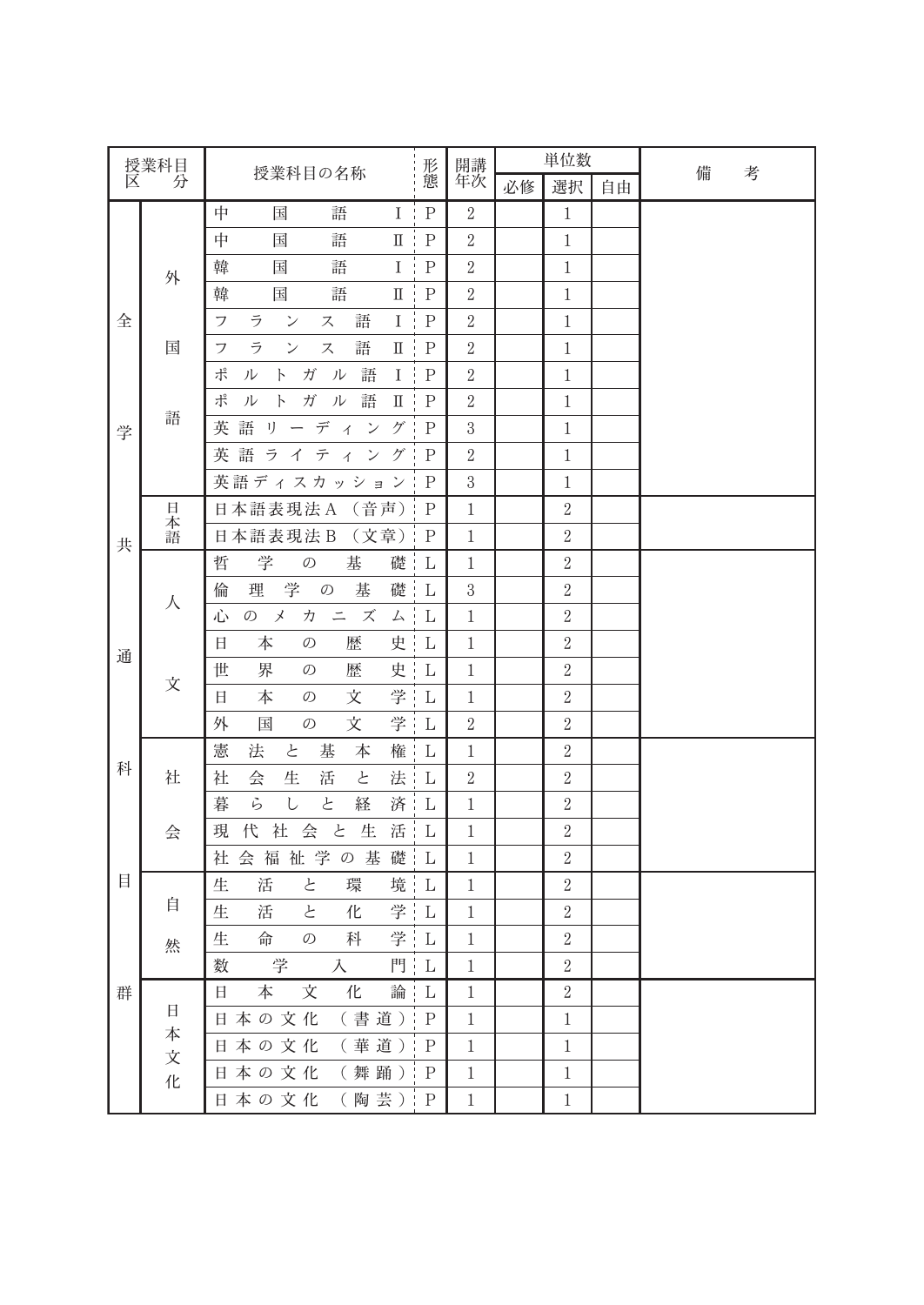| 授業科目 |        |                          |                                                            | 形態       | 開講               | 単位数              |                  |    | 備          |
|------|--------|--------------------------|------------------------------------------------------------|----------|------------------|------------------|------------------|----|------------|
| 区    |        | 分                        | 授業科目の名称                                                    |          | 年次               | 必修               | 選択               | 自由 | 考          |
|      | 基      |                          | 営<br>学<br>門<br>経<br>入                                      | L        | $\mathbf{1}$     | $\boldsymbol{2}$ |                  |    |            |
|      | 礎<br>科 |                          | 学<br>計<br>門<br>会<br>入                                      | L        | $\mathbf{1}$     | $\overline{2}$   |                  |    | 必修8単位      |
|      |        |                          | 学<br>門<br>経<br>済<br>入                                      | L        | $\mathbf{1}$     | $\boldsymbol{2}$ |                  |    |            |
|      | 目      |                          | 営<br>学<br>総<br>論<br>経                                      | L        | $\mathbf{1}$     | $\sqrt{2}$       |                  |    |            |
| 専    |        | 経<br>営                   | 営<br>管<br>論<br>経<br>理                                      | L        | $\sqrt{2}$       |                  | $\boldsymbol{2}$ |    |            |
|      |        |                          | 業<br>論<br>企                                                | L        | $\sqrt{2}$       |                  | $\sqrt{2}$       |    |            |
|      |        |                          | 営<br>戦<br>論<br>略<br>経                                      | L        | $\sqrt{3}$       |                  | $\sqrt{2}$       |    |            |
|      | 基      |                          | 営<br>論<br>経<br>組<br>織                                      | L        | $\,3$            |                  | $\sqrt{2}$       |    |            |
|      |        |                          | 論<br>ーケティ<br>ング<br>マ                                       | L        | $\sqrt{2}$       |                  | $\sqrt{2}$       |    |            |
|      |        |                          | マーチャンダイジング論                                                | L        | $\sqrt{2}$       |                  | $\sqrt{2}$       |    |            |
|      |        | 流通・マーケティング               | マーケティングリサーチ                                                | L        | $\sqrt{2}$       |                  | $\sqrt{2}$       |    |            |
| 門    | 幹      |                          | 論<br>流<br>通<br>シ<br>ス<br>テ<br>厶                            | L        | $\,3$            |                  | $\sqrt{2}$       |    |            |
|      |        |                          | 記<br>理<br>簿<br>原                                           | L        | $\mathbf{1}$     |                  | $\sqrt{2}$       |    |            |
|      | 科<br>目 | 会<br>計                   | 計<br>会<br>原<br>理                                           | L        | $\sqrt{2}$       |                  | $\sqrt{2}$       |    | 選択必修12単位以上 |
|      |        |                          | 論<br>務<br>計<br>財<br>会                                      | L        | $\sqrt{2}$       |                  | $\sqrt{2}$       |    |            |
|      |        |                          | 管<br>会<br>論<br>理<br>計                                      | L        | $\,3$            |                  | $\sqrt{2}$       |    |            |
|      |        | 経<br>済<br>$\bullet$<br>金 | 経済学<br>(国際経済を含む)                                           | L        | $\mathbf{1}$     |                  | $\sqrt{2}$       |    |            |
| 科    |        |                          | 学<br>ξ<br>ク<br>経<br>済<br>Ι<br>口                            | L        | $\sqrt{2}$       |                  | $\sqrt{2}$       |    |            |
|      |        |                          | 学<br>ξ<br>経<br>済<br>ク<br>П<br>□                            | L        | $\sqrt{2}$       |                  | $\sqrt{2}$       |    |            |
|      |        |                          | 学<br>ク<br>済<br>経<br>Ι<br>マ<br>口                            | L        | $\sqrt{2}$       |                  | $\sqrt{2}$       |    |            |
|      |        | 融                        | 学<br>済<br>ク<br>経<br>$\overline{\mathbf{X}}$<br>П<br>$\Box$ | L        | $\sqrt{2}$       |                  | $\sqrt{2}$       |    |            |
|      |        | 法                        | 民<br>法<br>(総則·物権)<br>Ι                                     | L        | $\sqrt{2}$       |                  | $\sqrt{2}$       |    |            |
|      |        | 律                        | (債<br>民<br>法<br>権)<br>П                                    | L        | $\sqrt{2}$       |                  | $\sqrt{2}$       |    |            |
| 目    |        |                          | 会<br>社<br>法                                                | L        | $\,3$            |                  | $\sqrt{2}$       |    |            |
|      |        | 経                        | 営<br>経<br>史                                                | L        | $\sqrt{2}$       |                  | $\boldsymbol{2}$ |    |            |
|      |        |                          | 管<br>論<br>的<br>資<br>源<br>理<br>人                            | L        | $\sqrt{2}$       |                  | $\sqrt{2}$       |    |            |
|      | 展      |                          | 論<br>組<br>織<br>行<br>動                                      | L        | $\sqrt{2}$       |                  | $\sqrt{2}$       |    |            |
|      |        |                          | 管<br>論<br>財<br>理<br>務                                      | $\Gamma$ | $\overline{3}$   |                  | $\overline{2}$   |    |            |
|      | 開      |                          | 生産システム論                                                    | L        | $\sqrt{3}$       |                  | $\overline{2}$   |    |            |
| 群    |        |                          | 論<br>営<br>情<br>報<br>経                                      | L        | $\sqrt{2}$       |                  | $\overline{2}$   |    |            |
|      | 科      |                          | 経営情報システム論                                                  | L        | $\boldsymbol{2}$ |                  | $\boldsymbol{2}$ |    |            |
|      |        | 営                        | 中 小<br>論<br>業<br>企                                         | L        | $\sqrt{2}$       |                  | $\sqrt{2}$       |    |            |
|      | 目      |                          | ベンチャー企業論                                                   | L        | $\sqrt{2}$       |                  | $\boldsymbol{2}$ |    |            |
|      |        |                          | 営<br>論 L<br>際<br>経<br>国                                    |          | $\sqrt{3}$       |                  | $\boldsymbol{2}$ |    |            |
|      |        |                          | 公共マネジメント論:L                                                |          | $\sqrt{2}$       |                  | $\boldsymbol{2}$ |    |            |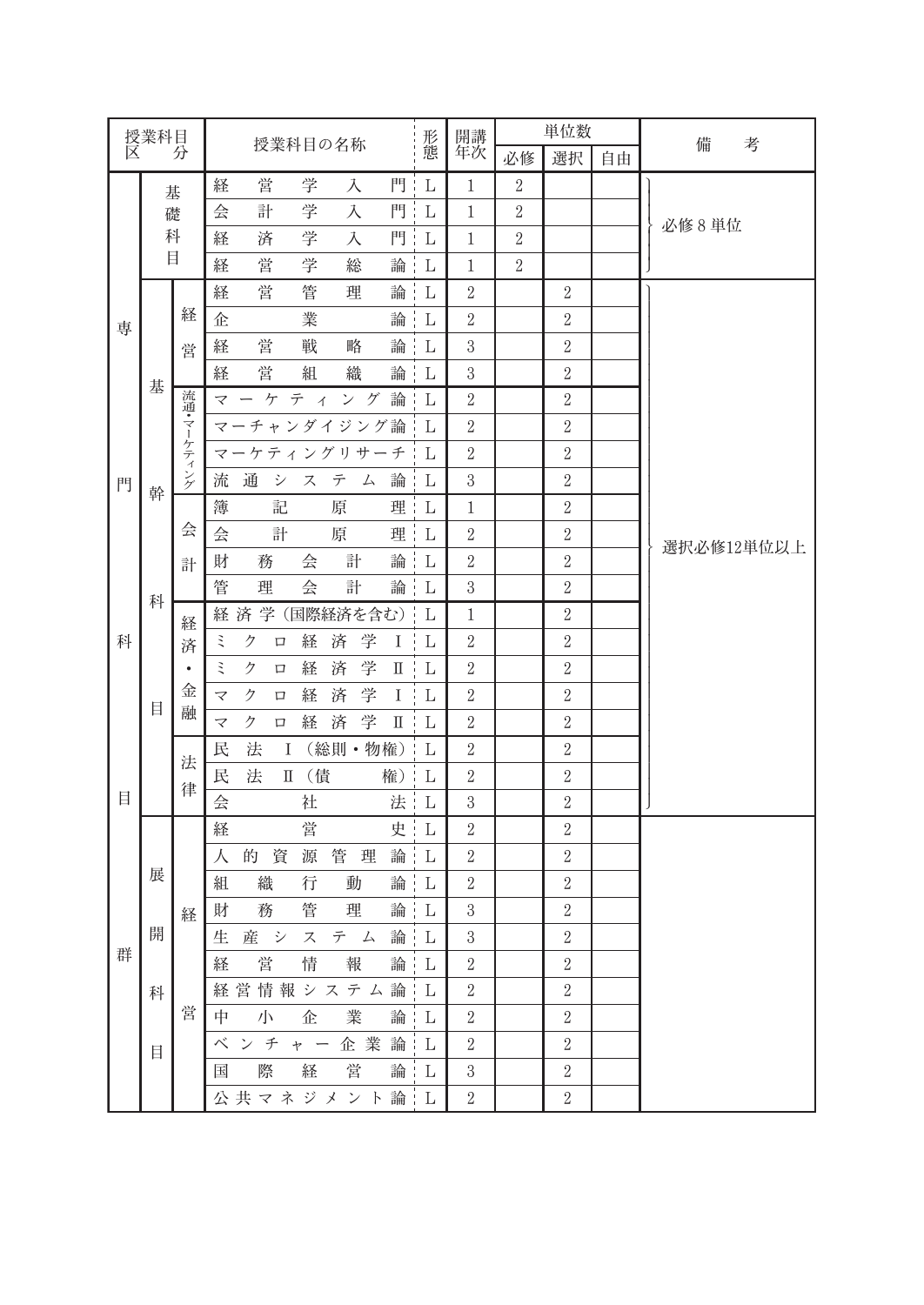| 授業科目 |   |                   |                                                                     | 形態                                                   | 開講           | 単位数              |                  |    | 備<br>考    |
|------|---|-------------------|---------------------------------------------------------------------|------------------------------------------------------|--------------|------------------|------------------|----|-----------|
| 区    |   | 分                 | 授業科目の名称                                                             |                                                      | 年次           | 必修               | 選択               | 自由 |           |
|      |   | 流                 | 費<br>消<br>者<br>問<br>題:                                              | L                                                    | $\sqrt{2}$   |                  | $\sqrt{2}$       |    |           |
|      |   | 通<br>$\bullet$    | ケテ<br>ング戦略<br>$\overline{A}$<br>マ                                   | L                                                    | $\sqrt{2}$   |                  | $\sqrt{2}$       |    |           |
|      |   | マ<br>$\mathbf{I}$ | 売<br>管<br>理<br>論<br>店<br>舗<br>販                                     | L                                                    | $\sqrt{3}$   |                  | $\sqrt{2}$       |    |           |
|      |   | ケテ                | ビジネスデータ分析                                                           | $\mathbf P$                                          | $\sqrt{3}$   |                  | $\sqrt{2}$       |    |           |
|      | 展 | $\cal I$          | 広<br>告<br>論                                                         | L                                                    | $\sqrt{3}$   |                  | $\sqrt{2}$       |    |           |
|      |   | ング                | デジタルマーケティング                                                         | L                                                    | $\sqrt{3}$   |                  | $\sqrt{2}$       |    |           |
| 専    |   |                   | 財<br>諸<br>表<br>論<br>務<br>$\mathbf{I}$                               | L                                                    | $\sqrt{2}$   |                  | $\sqrt{2}$       |    |           |
|      |   | 会<br>計            | 財<br>諸<br>表<br>論<br>務<br>$\rm{I\hspace{-.1em}I}$                    | $\vdash$ L                                           | $\sqrt{2}$   |                  | $\sqrt{2}$       |    |           |
|      | 開 |                   | 工<br>業<br>簿<br>記                                                    | L                                                    | $\sqrt{2}$   |                  | $\overline{2}$   |    |           |
|      |   |                   | 計<br>論<br>価<br>原<br>算                                               | L                                                    | $\sqrt{2}$   |                  | $\sqrt{2}$       |    |           |
|      |   |                   | 計<br>学<br>会<br>講<br>義<br>$\bf{I}$                                   | $\mathbf{L}$                                         | $\sqrt{3}$   |                  | $\sqrt{2}$       |    |           |
|      |   |                   | 会<br>計<br>学<br>講<br>義<br>П                                          | L                                                    | $\sqrt{3}$   |                  | $\overline{2}$   |    |           |
|      | 科 |                   | 済<br>経<br>政<br>策                                                    | L                                                    | $\sqrt{3}$   |                  | $\sqrt{2}$       |    |           |
| 門    |   | 経<br>済            | 学<br>財<br>政                                                         | L                                                    | $\,3$        |                  | $\sqrt{2}$       |    |           |
|      |   | $\bullet$         | 論<br>融<br>機<br>関<br>金                                               | L                                                    | $\sqrt{3}$   |                  | $\sqrt{2}$       |    |           |
|      |   | 金<br>融            | 金<br>論<br>融                                                         | $\mathbf{L}$                                         | $\sqrt{3}$   |                  | $\sqrt{2}$       |    |           |
|      | 目 |                   | 論<br>証<br>券                                                         | L                                                    | $\sqrt{3}$   |                  | $\overline{2}$   |    |           |
|      |   | 法                 | 法<br>税<br>I                                                         | L                                                    | $\sqrt{2}$   |                  | $\boldsymbol{2}$ |    |           |
|      |   |                   | 税<br>法<br>$\rm{I\hspace{-.1em}I}$                                   | $\mathbf{L}$                                         | $\sqrt{2}$   |                  | $\sqrt{2}$       |    |           |
| 科    |   | 律                 | 政<br>法<br>行                                                         | L                                                    | $\sqrt{3}$   |                  | $\sqrt{2}$       |    |           |
|      |   |                   | 労<br>働<br>法 L                                                       |                                                      | $\sqrt{3}$   |                  | $\sqrt{2}$       |    |           |
|      |   |                   | ビジネスベーシック<br><b>I</b>                                               | $\mathbf P$                                          | $\mathbf{1}$ | $\boldsymbol{2}$ |                  |    | 必修 4 単位   |
|      |   |                   | ビジネスベーシック II                                                        | P                                                    | $\mathbf{1}$ | $\boldsymbol{2}$ |                  |    |           |
|      |   |                   | ビ<br>ネ<br>教<br>養<br>ジ<br>$\bf I$<br>ス                               | $\mathbf P$                                          | $\sqrt{2}$   |                  | $\boldsymbol{2}$ |    | 選択必修 4 単位 |
|      | 応 |                   | ビ<br>教<br>ジ<br>ネ<br>養<br>Π<br>ス                                     | P                                                    | $\,3$        |                  | $\sqrt{2}$       |    | 以上        |
|      |   |                   | ピ<br>教<br>養<br>ジ<br>ネ<br>$\rm I\hspace{-.1em}I\hspace{-.1em}I$<br>ス | $\mathbf P$                                          | $\sqrt{3}$   |                  | $\sqrt{2}$       |    |           |
| 目    |   |                   | 営<br>断<br>講<br>経<br>診<br>座<br>Ι                                     | $\mathbf P$                                          | $\mathbf{1}$ |                  | $\sqrt{2}$       |    |           |
|      |   | 経                 | 営<br>座<br>経<br>診<br>断<br>講<br>$\rm{I\hspace{-.1em}I}$               | $\mathbf P$                                          | $\sqrt{2}$   |                  | $\sqrt{2}$       |    |           |
|      | 用 |                   | 営<br>断<br>講<br>座<br>診<br>$\mathbb{I}$<br>経                          | $\mathbf P$                                          | $\sqrt{2}$   |                  | $\sqrt{2}$       |    |           |
|      |   |                   | 経<br>営<br>診<br>断<br>講<br>座                                          | $\ensuremath{I\!V}\xspace$ . $\ensuremath{P}\xspace$ | $\sqrt{3}$   |                  | $\,2$            |    |           |
|      |   |                   | 営<br>講<br>経<br>診<br>断<br>座<br>V                                     | $\mathbf P$                                          | $\sqrt{3}$   |                  | $\sqrt{2}$       |    |           |
|      |   | 営                 | 営<br>講<br>経<br>診<br>断<br>座<br>VI                                    | $\mathbf P$                                          | $\,4$        |                  | $\sqrt{2}$       |    |           |
|      | 科 |                   | 究<br>課<br>題<br>探<br>$\boldsymbol{A}$                                | L                                                    | $\sqrt{2}$   |                  | $\sqrt{2}$       |    |           |
| 群    |   |                   | 課<br>題<br>探<br>究<br>$\, {\bf B}$                                    | L                                                    | $\sqrt{2}$   |                  | $\,2$            |    |           |
|      |   |                   | 題<br>探<br>課<br>究<br>$\mathsf C$                                     | $\mathbf{L}$                                         | $\sqrt{3}$   |                  | $\sqrt{2}$       |    |           |
|      | 目 |                   | 探<br>題<br>究<br>課<br>${\mathcal{D}}$                                 | L                                                    | $\,3$        |                  | $\sqrt{2}$       |    |           |
|      |   |                   | 域<br>連<br>携<br>地<br>$\boldsymbol{A}$                                | $\mathbf P$                                          | $\sqrt{2}$   |                  | $\,1$            |    |           |
|      |   |                   | 域<br>地<br>連<br>携<br>$\, {\bf B}$                                    | $\rm P$                                              | $\sqrt{2}$   |                  | $\,1\,$          |    |           |
|      |   |                   | $\mathsf C$<br>地<br>域<br>連<br>携                                     | ${\bf P}$                                            | $\sqrt{3}$   |                  | $\,1$            |    |           |
|      |   |                   | 域<br>地<br>連<br>携                                                    | $D \nmid P$                                          | $\sqrt{3}$   |                  | $\,1$            |    |           |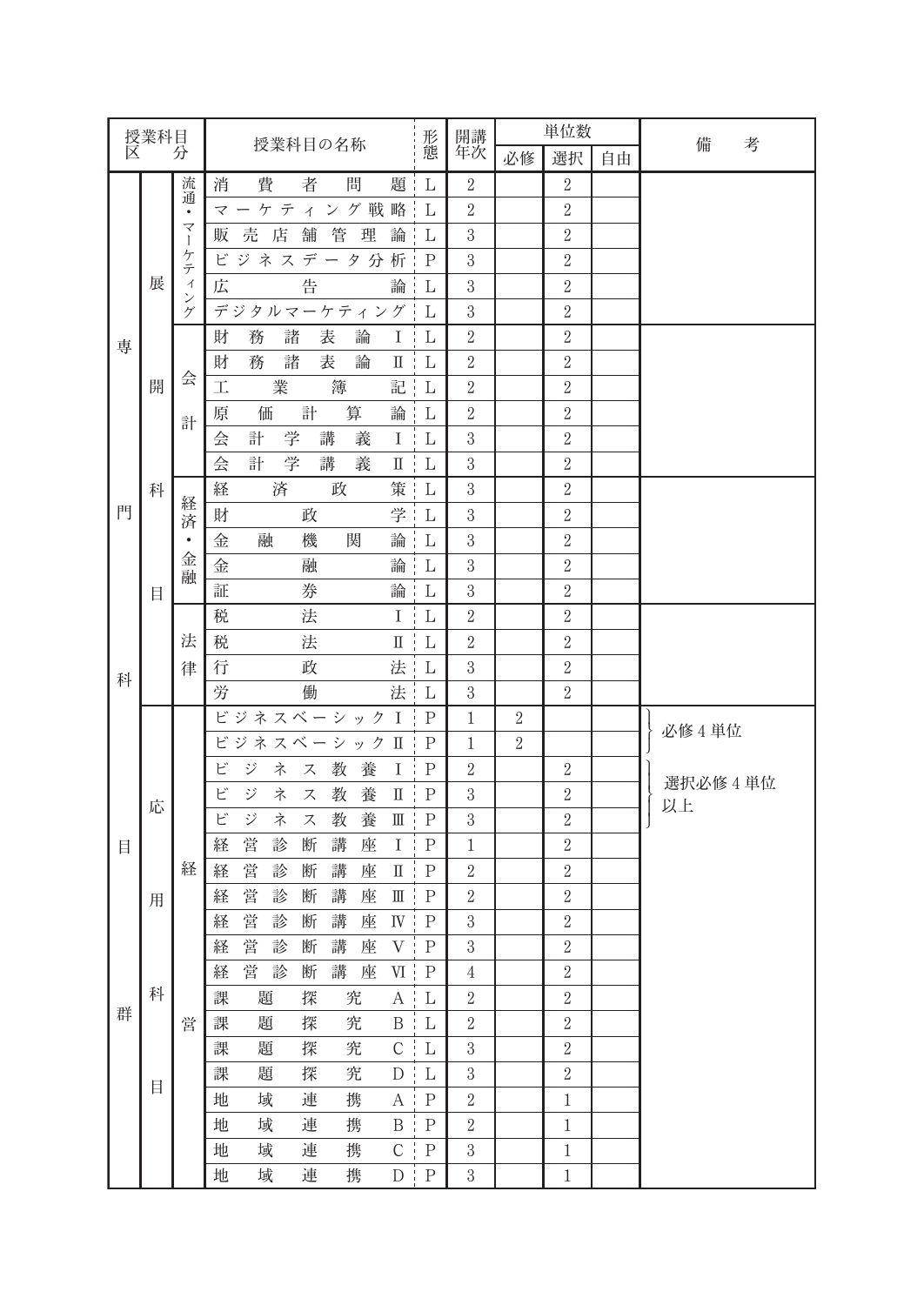| 授業科目 |          |                     | 授業科目の名称                                                                   | 形            | 開講             |    | 単位数              |    | 備<br>考          |
|------|----------|---------------------|---------------------------------------------------------------------------|--------------|----------------|----|------------------|----|-----------------|
| 区    |          | 分                   |                                                                           | 態            | 年次             | 必修 | 選択               | 自由 |                 |
|      |          |                     | 計<br>ξ<br>$I$ :<br>会<br>セ<br>$\boldsymbol{+}$<br>$\overline{\phantom{0}}$ | P            | $\mathbf{1}$   |    | $\overline{2}$   |    |                 |
|      |          | 会                   | 会<br>計<br>セ<br>ξ<br>ナ<br>П                                                | $\cdot$ P    | $\mathbf{1}$   |    | $\sqrt{2}$       |    |                 |
|      |          | 計<br>$\bullet$<br>金 | 計<br>$\rm I\hspace{-.1em}I\hspace{-.1em}I$<br>会<br>ξ<br>セ<br>ナ            | P            | $\sqrt{2}$     |    | $\sqrt{2}$       |    |                 |
|      |          |                     | 計<br>$\mathbb{N}$ .<br>会<br>セ<br>ξ<br>ナ                                   | P            | $\overline{2}$ |    | $\sqrt{2}$       |    |                 |
| 専    | 応        | 融                   | 融<br>ξ<br>$I \vdash$<br>金<br>セ<br>$\boldsymbol{\boldsymbol{\mathcal{+}}}$ | $\mathbf P$  | $\overline{2}$ |    | $\sqrt{2}$       |    |                 |
|      |          |                     | 融<br>金<br>セ<br>ξ<br>ナ<br>$\mathbb{I}$                                     | $\mathbf P$  | $\sqrt{2}$     |    | $\sqrt{2}$       |    |                 |
|      |          |                     | 情<br>報<br>処<br>理<br>$A$ :                                                 | $\mathbf P$  | $\mathbf{1}$   |    | $\sqrt{2}$       |    | Word 資格対策       |
|      |          | 情                   | 情<br>報<br>処<br>理<br>B                                                     | $\mathbf P$  | $\mathbf{1}$   |    | $\sqrt{2}$       |    | Excel 資格対策      |
|      | 用        | 報                   | 情<br>報<br>$\mathcal{C}$<br>処<br>理                                         | P            | $\sqrt{2}$     |    | $\sqrt{2}$       |    | PowerPoint 資格対策 |
| 門    |          |                     | 情報ネットワーク演習                                                                | P            | 3              |    | $\sqrt{2}$       |    |                 |
|      |          | グロ                  | 英語コミュニ<br>ニケーション演習A<br>- ゚ ー キ ン グ )                                      | $\mathsf{P}$ | $\overline{2}$ |    | $\sqrt{2}$       |    |                 |
|      |          |                     | 英語コミュニケーション演習 B<br>(ライティング)                                               | $\mathsf{P}$ | $\mathfrak{Z}$ |    | $\sqrt{2}$       |    |                 |
|      | 科        | ーバルコミュニケーション        | 検定英語<br>(TO E I C)<br>-1                                                  | P            | $\sqrt{2}$     |    | $\sqrt{2}$       |    |                 |
| 科    |          |                     | 検定英語 (TOEIC)<br>$\Pi$ :                                                   | P            | 3              |    | $\sqrt{2}$       |    |                 |
|      |          |                     | 検定英語<br>(TO E I C)<br>Ш                                                   | $\mathbf P$  | $\overline{3}$ |    | $\overline{2}$   |    |                 |
|      |          |                     | ポ<br>社<br>学<br>会<br>ツ<br>ス<br>$\overbrace{\phantom{12322111}}$            | L            | $\sqrt{2}$     |    | $\sqrt{2}$       |    |                 |
|      |          | ス                   | ポ<br>経<br>営<br>学<br>ツ<br>ス                                                | L            | $\overline{2}$ |    | $\overline{2}$   |    |                 |
|      | 目        | ポ<br>I<br>ツ         | スポーツマーケティング                                                               | L            | $\mathfrak{Z}$ |    | $\overline{2}$   |    |                 |
| 目    |          |                     | 学<br>グ科<br>$\mathsf{P}$<br>レ<br>ン<br>드                                    | L            | $\sqrt{2}$     |    | $\sqrt{2}$       |    |                 |
|      |          |                     | ポ<br>導<br>指<br>論<br>ツ<br>ス                                                | L            | $\sqrt{2}$     |    | $\boldsymbol{2}$ |    |                 |
|      |          |                     | 育<br>発<br>達<br>論<br>発                                                     | L            | $\mathfrak{Z}$ |    | $\sqrt{2}$       |    |                 |
|      |          |                     | 習<br>ニン<br>グ実<br>$\vdash$<br>レ                                            | $\mathbf P$  | $\mathfrak{Z}$ |    | $\mathbf{1}$     |    |                 |
|      |          |                     | 社<br>学<br>会                                                               | L            | $\mathbf{1}$   |    | $\boldsymbol{2}$ |    |                 |
| 群    |          |                     | 誌<br>地                                                                    | L            | $\sqrt{2}$     |    | $\sqrt{2}$       |    |                 |
|      |          |                     | 学 (国際法を含む): L<br>法<br>律                                                   |              | $\sqrt{2}$     |    | $\sqrt{2}$       |    |                 |
|      | 教職教科専門科目 |                     | 治<br>学 (国際政治を含む): L<br>政                                                  |              | $\sqrt{3}$     |    | $\overline{2}$   |    |                 |
|      |          |                     | 学 L<br>自<br>然<br>地<br>理                                                   |              | $\sqrt{3}$     |    | $\sqrt{2}$       |    |                 |
|      |          |                     | 人<br>文<br>地<br>理                                                          | 学 L          | 3              |    | $\overline{2}$   |    |                 |